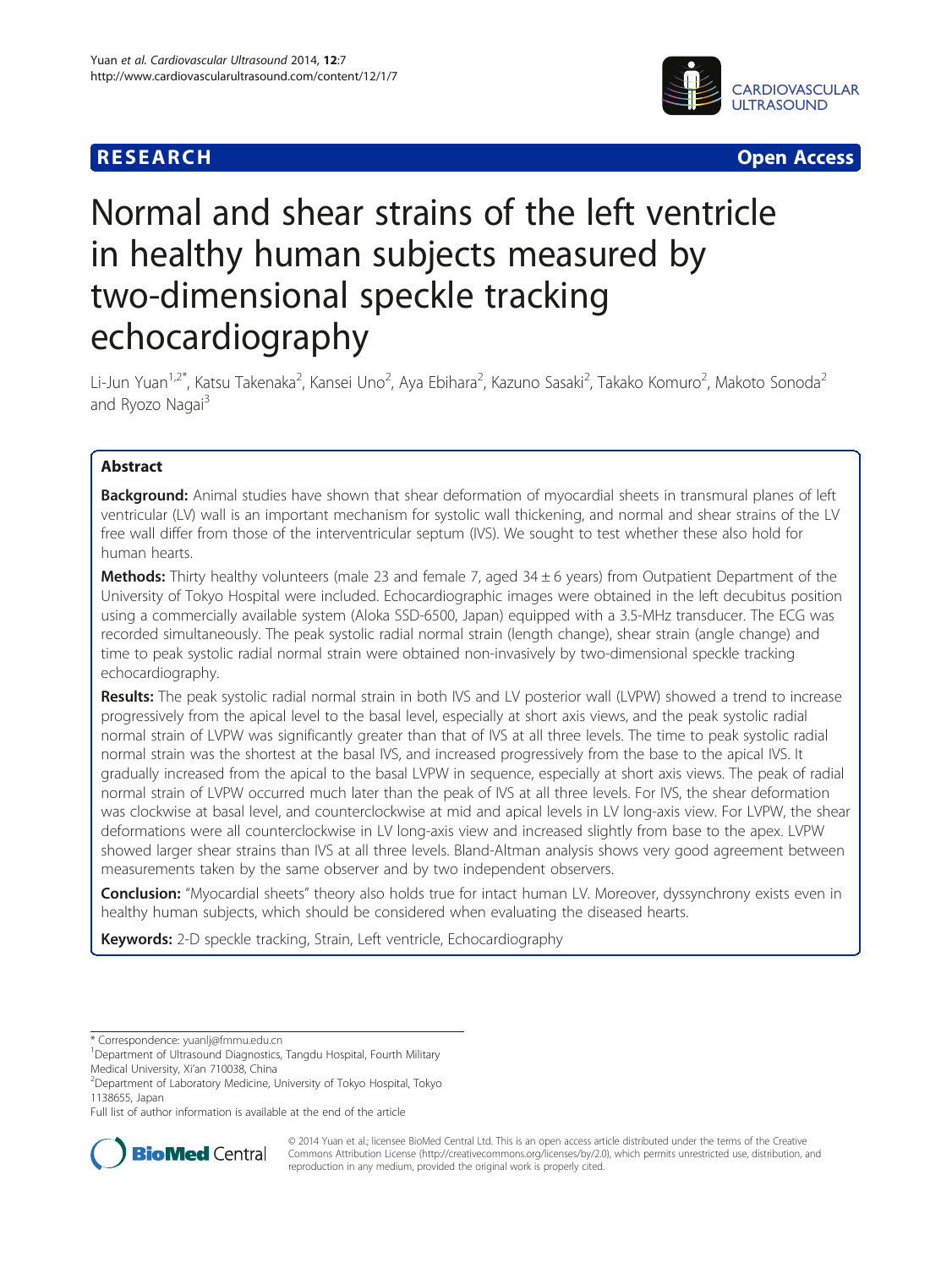# Introduction

Assessment of regional left ventricular (LV) function is essential for the evaluation and management of patients with heart disease, and it is of great importance to know how the normal LV behaves before we make a diagnosis of cardiac dysfunction. Newly developed two-dimensional (2D) speckle tracking echocardiography based on tracking of the speckles produced by the interaction of ultrasound with the ventricular structures has made the quantification of LV regional function more accurate and simpler compared to the other techniques [\[1-4](#page-7-0)].

Using sonomicrometry and magnetic resonance imaging tagging as reference methods, a number of researchers verified that speckle tracking echocardiography could provide accurate measurement of LV deformation [\[5](#page-7-0)-[9](#page-7-0)]. Relative amount of deformation is defined as strain. In a one-dimensional object, the only possible deformation of the object is lengthening or shortening, which is referred to as normal strain (Figure 1); for a two- or threedimensional object, it is not just limited to the lengthening and shortening that is normal (perpendicular) to the border of the object, but also involved the motion that is parallel to the border of the object, which is called the shear strain (Figure 1). Myocardium, as a three dimensional object, has three normal strains along three axes (x, y and z; i.e., radial, longitudinal and circumferential, respectively) and six (y-x, z-y and z-x; i.e., longitudinal-radial, circumferential-longitudinal and circumferential-radial, respectively) shear strains along six planes [[10](#page-7-0)]. Note there are some other ways to describe strains. When the length of the object is not only known before and after deformation but also during the deformation process, it is called instantaneous strain. When the instantaneous deformation is expressed relative to the initial length, it is called Lagrangian strain; if the reference value is not constant over time but changes during the deformation process, it is called natural strain [[11](#page-7-0)].

Recent descriptions of the laminar organization of myocardium have provided a possible structural link between transmural shear and wall thickening [\[10,12](#page-7-0)]. It has been shown that myocardium to be laminar in nature, with sheets of myocytes (on average, four cells thick) connected by a loose collagen network that spans the cleavage planes between the sheets [\[10](#page-7-0)]. Animal studies by cineangiographic evaluation of metalic beads implanted directly into the ventricular wall have shown that shear deformation (shear strain) of myocardial sheets in transmural planes of LV wall is an important mechanism for systolic wall thickening [[10,12\]](#page-7-0). There are significant regional variations in the organization of the myocardial sheets, the differences being particularly marked between the subendocardial regions of the LV free wall and the interventricular septum of the canine heart. In the LV free wall of the canine heart, the myocardial sheets curve steeply toward the basal direction as they approach the endocardium and become nearly parallel to the endocardial surface, whereas in the septum, the myocardial sheets curve less steeply toward the apical direction as they approach the endocardium and do not become nearly parallel to the endocardial surface, resulting in the difference of shear strain and radial strain between the LV free walls (LVFW) and the interventricular septum (IVS) (Additional file [1](#page-6-0)) [\[10,12](#page-7-0)]. We hypothesize this is also true in healthy human subjects.

To test the hypothesis, we evaluated the radial normal strain, which refers to the wall thickness change in the radial direction perpendicular to the endocardium of a given segment, and shear strain, which refers to the angle change of the line between the endocardium and

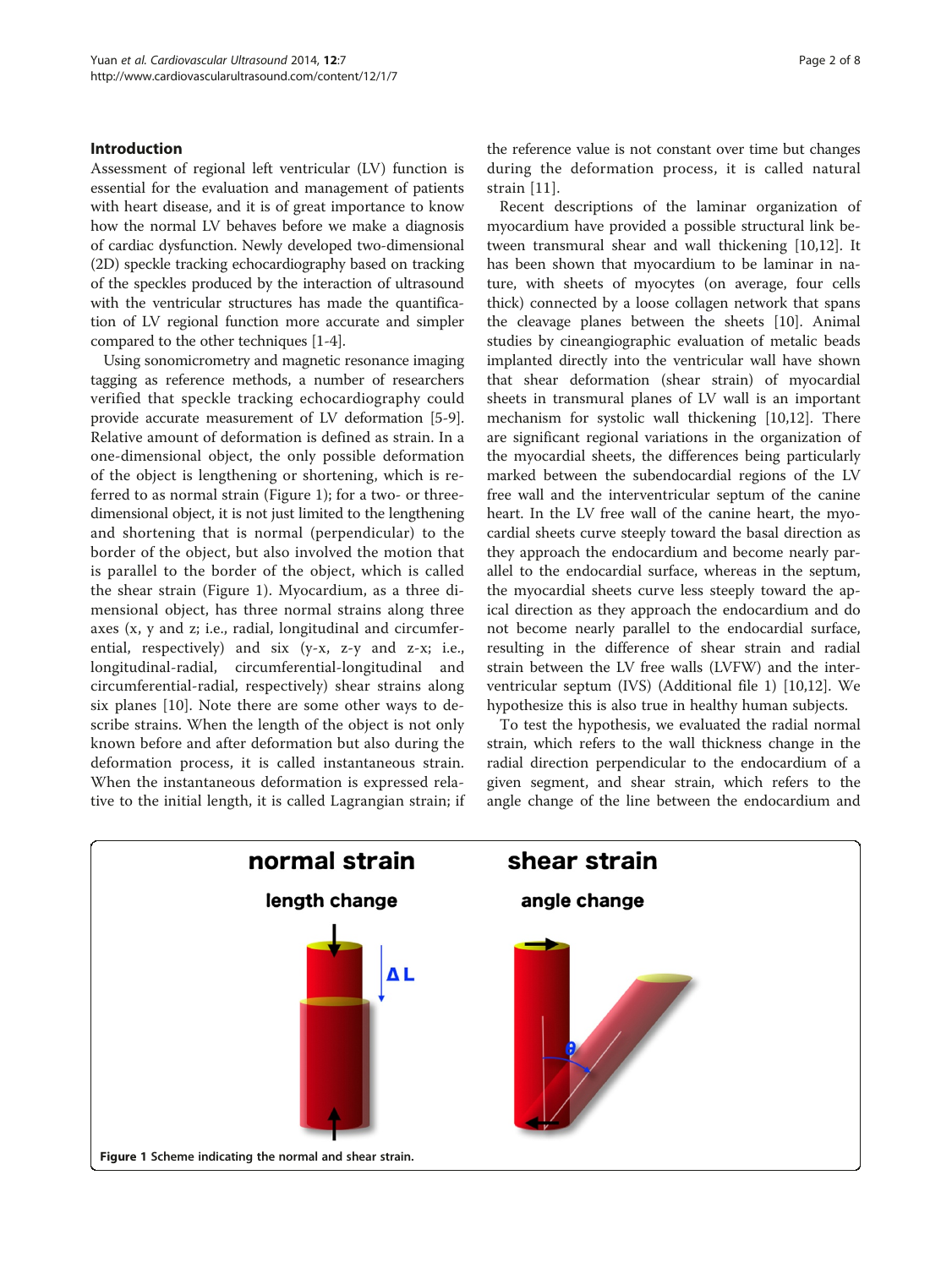<span id="page-2-0"></span>epicardium of a given segment, in the LV free wall (LVPW) and IVS of healthy subjects, with 2D speckle tracking echocardiography.

# Methods

# Study population

Thirty healthy volunteers (male 23 and female 7, aged  $34 \pm 6$  years) from Outpatient Department of the University of Tokyo Hospital were included and proved to have no cardiopulmonary diseases by inquiry, physical examination, blood pressure measurement, electrocardiogram, echocardiogram, and lung function examination. The study protocol was approved by the Committee of University of Tokyo Hospital. All participants gave informed consent to attend this study.

# Echocardiography

# Equipment

Echocardiographic images were obtained in the left decubitus position using a commercially available system (Aloka SSD-6500, Japan) equipped with a 3.5-MHz transducer. The ECG was recorded simultaneously. Images were acquired in cine loops triggered to the QRS complex and saved in digital format to a magnetooptical disk for off-line analysis.

# Echocardiographic recordings and analyses

Two-dimensional echocardiographic parasternal long-axis view recorded at a frame rate of 60–70 frames/s were

obtained using standard parasternal and modified apical LV long-axis views at basal, mid and apical levels. The modified apical LV long-axis view was acquired by slightly tilting towards the apex from the standard parasternal LV long-axis view. The spatial resolution is less than 3 mm. The basal level was defined as the position just below the mitral leaflet, the mid level was defined as the place of the papillary muscle, and the apical level was defined as the position below the papillary muscle.

From an end-systolic single frame of the long-axis view, 2 points were designated at the basal , mid, and apical levels in the IVS (the LV-side endocardium and the RV-side endocardium) and corresponding 2 points was designated at the same levels in the LVPW (the endocardium and the epicardium) by a point-and-draw approach (Figure 2 and Additional file [2\)](#page-6-0). The basal level was defined as the position just below the mitral leaflet, the mid level was defined as the level of the papillary muscle, and the apical level was defined as the position below the papillary muscle. Acoustic markers, the socalled speckles, equally distributed in the region of interest, could be followed throughout the entire cardiac cycle and parameters of myocardial deformation could be calculated by clicking processing button. In order to corresponding with the laminar structure orientation of the heart displayed in the study by LeGrice IJ and to verify the "myocardial sheets" theory also holds for intact human LV, endocardial to epicardial boarders were traced.

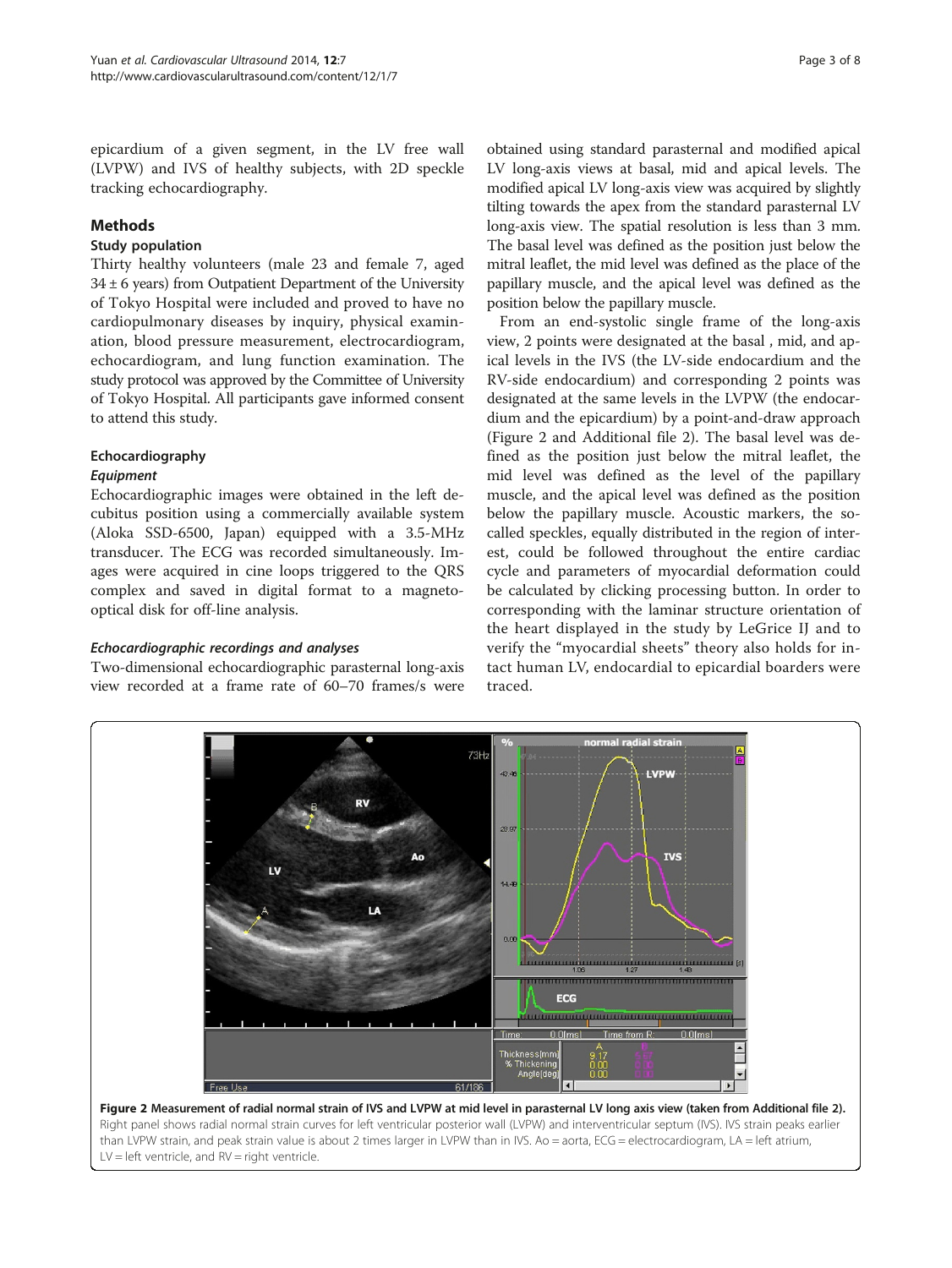In this study, the peak systolic radial normal strain (the maximal wall thickening during systole), shear strain (the angle between the sheared line and its original line) and time to peak systolic radial normal strain (time from the onset of QRS to the time peak systolic radial strain occurs, ms) were obtained (Figure [2\)](#page-2-0). Each value represented the average of three repeated measurements. The myocardial thickening deformation and counter-clockwise shear angle were defined as positive strain.

Routine two-dimensional and Doppler echocardiography were performed and the ejection fraction (EF), fractional shortening (FS) and E/A ratio were obtained in accordance with the recommendations of the American Society of Echocardiography Committee [[13](#page-7-0)].

# Inter- and intra-observer variability

To assess inter- and intra-observer variability, ten echocardiographic recordings were randomly selected and then the measurements difference in peak radial normal strain and time to peak systolic normal radial strain were analyzed.

# Statistical analysis

Data were expressed as mean ± SD and are analyzed with paired t-test between LVPW and IVS. Statistical differences are considered significant at P < 0.05.

# Results

- 1. LV dimensions and systolic function: LV end-diastolic and end-systolic dimensions, EF, FS and E/A ratio of 30 study subjects were shown in Table 1.
- 2. Peak systolic radial normal strain: Peak systolic radial normal strain in both IVS and LVPW showed a trend to increase progressively from the apical level to the basal level, especially at short axis views, and the peak systolic radial normal strain of LVPW was significantly greater than that of IVS at all three levels (Tables [2](#page-4-0), [3](#page-4-0); Additional file [2](#page-6-0)).
- 3. Time to peak systolic radial normal strain: Time to peak systolic radial normal strainwas the shortest at the basal IVS, and increased progressively from the base to the apical IVS. It gradually increased from the apical to the basal LVPW in sequence, especially at short axis views. The peak of radial normal strain of

LVPW occurred much later than the peak of IVS at all three levels (Tables [2,](#page-4-0) [3](#page-4-0); Additional file [2\)](#page-6-0).

- 4. Shear strain: For IVS, the shear deformation was clockwise at basal level, and counterclockwise at mid and apical levels in LV long-axis view. For LVPW, the shear deformations were all counterclockwise in LV long-axis view and increased slightly from base to the apex. LVPW showed larger shear strains than IVS at all three levels (Table [2,](#page-4-0) Additional files [1](#page-6-0) and [2\)](#page-6-0). No regular changes were found in shear strain at LV short-axis views. These results correspond to the fact that myocardial sheets are most clearly recognized on the LV long-axis section. There was no significant difference at the 3 levels within the same wall. However, significant difference was found in time-to-peak strain at the 3 levels within the same wall (p < 0.05) (Table [4\)](#page-5-0).
- 5. Inter- and intra-observer variability: Bland-Altman analysis shows very good agreement between measurements taken by the same observer (0.80  $\pm$ 5.17% for peak normal radial strain and  $16.7 \pm 27.5$  ms for time to peak systolic radial normal strain) (Figure [3](#page-5-0)A and B) and by two independent observers (1.25  $\pm$  3.43% for peak normal radial strain and 18.0  $\pm$ 22.0 ms for time to peak systolic radial normal strain) (Figure [3](#page-5-0)C and D).

# **Discussion**

This study showed that the "myocardial sheets" theory was also applicable in healthy human subjects, and significant differences of peak systolic radial normal strain, time to peak systolic radial normal strain as well as shear strain existed between LVPW and IVS even in healthy human subjects.

# Mechanism of LV wall thickening

According to law of conservation of mass, shortening in longitudinal and circumferential direction should result in thickening in the radial direction. In this study, we analyzed the radial normal strain (segmental length change in radial direction), which are actually the systolic wall thickenings. As reported by LeGrice et al. and illustrated in Additional file [1,](#page-6-0) when myocardial cells contract, the myocardial sheets slide on each other causing shear strain, which is thought to play an important role in the mechanical function of the LV [[12\]](#page-7-0). Since each myocyte shortens only 10% in its longitudinal

### Table 1 Traditional echocardiographic parameters of the study population (mean ± SD)

| IVS (cm)        | LVPW (cm)       | LVEDd (cm)      | LVEDs (cm)      | SV (ml)          | EF (%)         | FS (%)         | E/A ratio       |
|-----------------|-----------------|-----------------|-----------------|------------------|----------------|----------------|-----------------|
| $0.73 \pm 0.10$ | $0.66 \pm 0.11$ | $4.97 \pm 0.31$ | $3.05 \pm 0.26$ | $81.0 \pm 16.70$ | $68.2 \pm 7.1$ | $38.6 \pm 5.3$ | $1.55 \pm 0.11$ |

Notes: IVS, Interventricular septum; LVPW, Left ventricular posterior wall; LVEDd, Left ventricular end-diastolic dimension; LVEDs, Left ventricular end-systolic dimension; SV, stroke volume; EF, Ejection fraction; FS, Fractional shortening.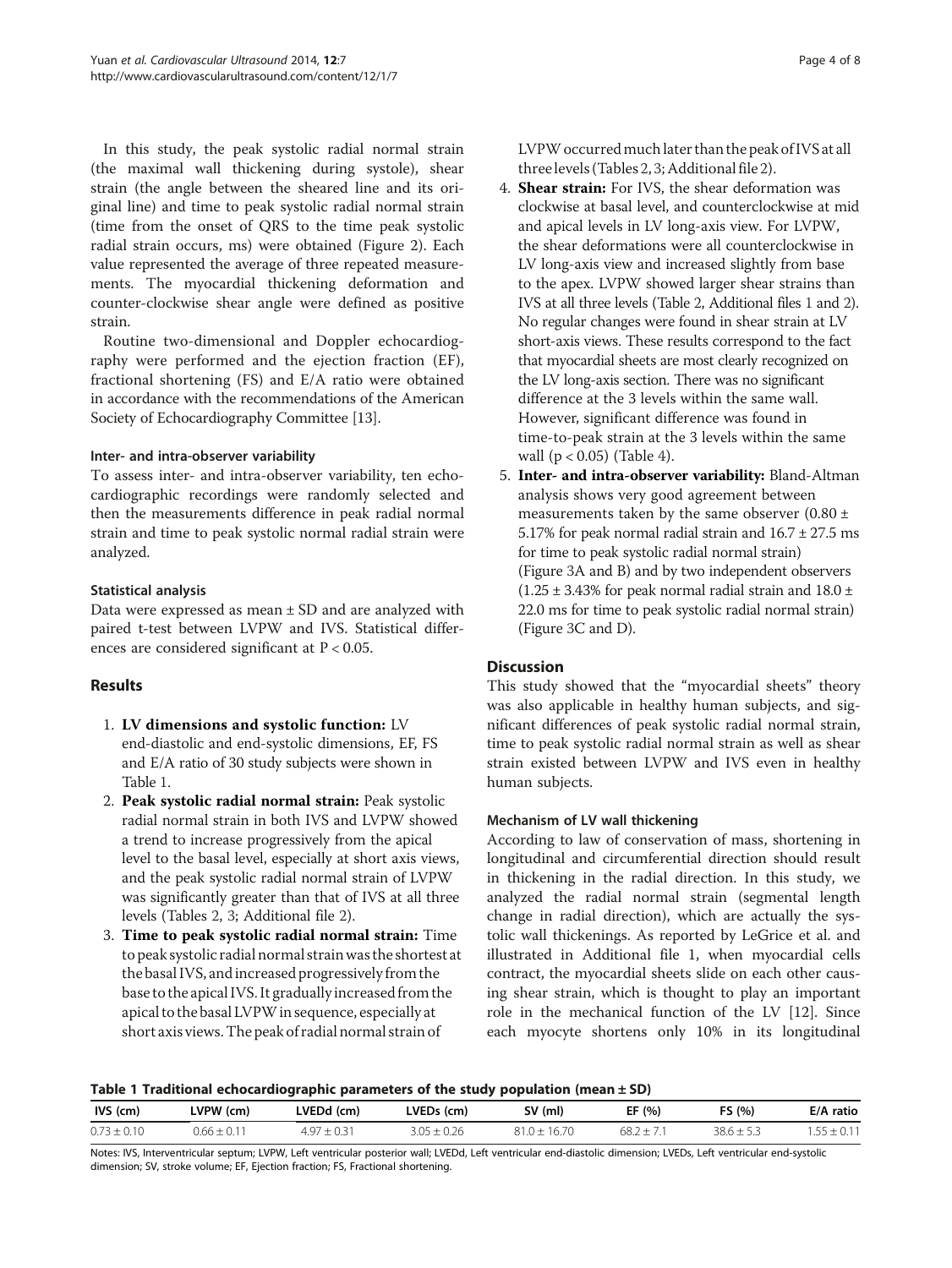| Variance                                 | Wall        | Base            | Mid             | Apex            |
|------------------------------------------|-------------|-----------------|-----------------|-----------------|
| Normal peak systolic radial strain       | <b>IVS</b>  | $0.33 \pm 0.13$ | $0.35 \pm 0.15$ | $0.31 \pm 0.16$ |
|                                          | <b>LVPW</b> | $0.49 \pm 0.16$ | $0.50 \pm 0.16$ | $0.43 \pm 0.16$ |
|                                          | P           | < 0.00001       | < 0.001         | < 0.001         |
| Time to peak systolic radial strain (ms) | <b>IVS</b>  | $342 \pm 34$    | $333 \pm 25$    | $342 \pm 24$    |
|                                          | <b>LVPW</b> | $413 \pm 36***$ | $384 \pm 38$    | $384 \pm 45$    |
|                                          | P           | < 0.00001       | < 0.00001       | < 0.00001       |
| Shear strain (degree)                    | <b>IVS</b>  | $-6.8 \pm 7.9$  | $2.0 \pm 6.7$   | $6.0 \pm 7.6$   |
|                                          | <b>LVPW</b> | $7.5 \pm 11.9$  | $8.6 \pm 10.6$  | $11.6 \pm 9.6$  |
|                                          | P           | < 0.00001       | < 0.05          | < 0.05          |

<span id="page-4-0"></span>Table 2 Peak systolic radial normal strain, time to peak systolic radial normal strain and shear strain of LVPW, IVS in parasternal long axis views (mean ± SD)

\*Compared to the apex of the same wall, P < 0.001; <sup>&&</sup>Compared to the mid of the same wall, P < 0.01. LVPW, Left ventricular posterior wall; IVS, Interventricular septum; LV, Left ventricle.

direction and thickens only 10% in its transverse direction, it is clear that the complexity of fiber direction is a prerequisite to radial wall thickening of 50% to 70% of LVPW [[8,14\]](#page-7-0). In other words, the systolic wall thickening is not caused by simple thickening of individual myocytes in concert but also by the effects of shearing motion of groups of myocytes (myocardial sheets) on each other.

Despite the evident importance of shear deformation in normal LV function, little direct information is available about the shear properties of human LV wall. In animal studies, it showed that the myocardial sheets or cleavage planes approached the LV endocardium obliquely from the apical direction, becoming nearly parallel to the endocardial surface in LVPW while, in the IVS, the sheets approached the LV endocardium rather vertically from the opposite direction [[10\]](#page-7-0). This difference in myocardial sheets orientation at end-diastole is considered to cause the difference in systolic radial strain between IVS and LVPW. Similarly, in the present study, both radial normal strain and shear strain were significantly larger in LVPW than in IVS, suggesting "myocardial sheets" theory also holds for intact human LV (Additional files [1](#page-6-0) and [2](#page-6-0)). Compared to other speckle tracking techniques, the current method allows verifying the "myocardial sheets" theory. Shear strain seems to vary from base to apex and is negative at basal septum might mean that shear strain might play an important role in maintaining the rotation and torsion of LV and contribute to the LV systolic function.

Traditional M-mode is also at a high temporal and spatial resolution and allows the definition of regional myocardial thickening/thinning parameters. However, the normal strain based on 2D speckle tracking technique allows the study of both regional radial thickening and thinning, and regional longitudinal and circumferential shortening and lengthening, and thus can measure three aspects of regional function as opposed to only the radial parameters measured by traditional grey-scale Mmode. Although anatomical M-mode can measure the

| Table 3 Peak systolic radial normal strain, time to peak systolic radial normal strain and shear strain of LVPW, IVS in |  |  |  |
|-------------------------------------------------------------------------------------------------------------------------|--|--|--|
| parasternal short axis views (mean $\pm$ SD)                                                                            |  |  |  |

| Variance                                 | Wall        | Base                         | Mid                           | Apex                           |
|------------------------------------------|-------------|------------------------------|-------------------------------|--------------------------------|
| Normal peak systolic radial strain       | <b>IVS</b>  | $0.37 \pm 0.11$ <sup>*</sup> | $0.32 \pm 0.15$ <sup>**</sup> | $0.25 \pm 0.11$                |
|                                          | <b>LVPW</b> | $0.59 \pm 0.18$              | $0.51 \pm 0.16$               | $0.35 \pm 0.14$ <sup>***</sup> |
|                                          | P           | < 0.00001                    | < 0.00001                     | < 0.01                         |
| Time to peak systolic radial strain (ms) | <b>IVS</b>  | $341 \pm 35$ <sup>*</sup>    | $343 \pm 23$ <sup>*</sup>     | $361 \pm 35$                   |
|                                          | <b>LVPW</b> | $413 \pm 43^{*8}$            | $384 \pm 37$                  | $385 \pm 47$                   |
|                                          | P           | < 0.00001                    | < 0.00001                     | < 0.01                         |
| Shear strain (degree)                    | <b>IVS</b>  | $-2.1 \pm 9.1$               | $0.0 \pm 6.2$                 | $2.5 \pm 8.6$                  |
|                                          | <b>LVPW</b> | $-1.0 \pm 9.4$               | $-0.1 \pm 9.0$                | $1.3 \pm 8.8$                  |
|                                          | P           | ns                           | ns                            | ns                             |

Notes: 'Compared to the apex of the same wall, P < 0.05; ''Compared to the apex of the same wall, P < 0.0001; '''Compared to the apex of the same wall, P < 0.0001;<br><sup>&</sup>Compared to the mid of the same wall, R < 0.01, LVRM, L Compared to the mid of the same wall, P < 0.01. LVPW, Left ventricular posterior wall; IVS, Interventricular septum; LV, Left ventricle.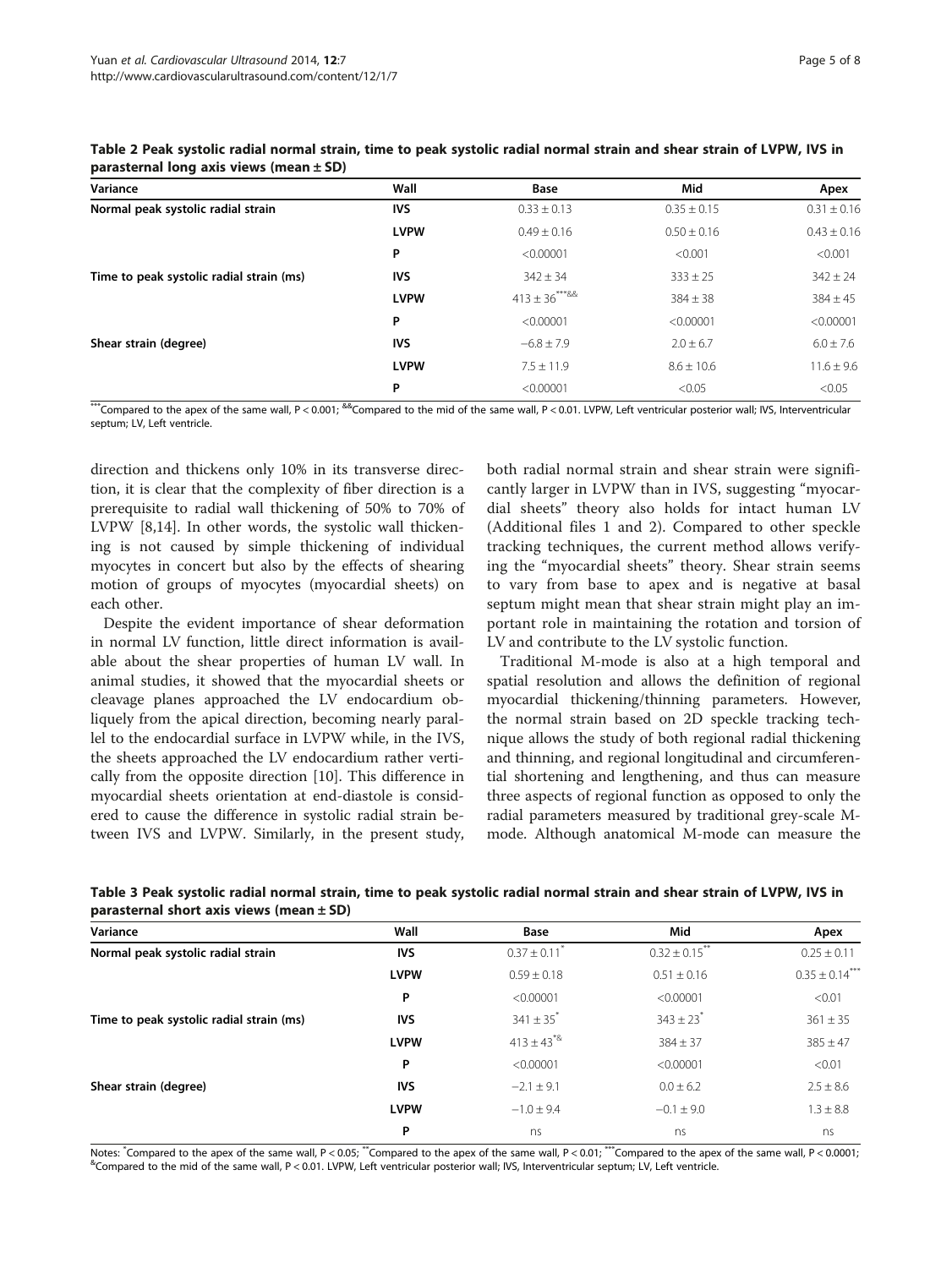|                 |                      | LAX         |                                   |        |                      |             | <b>SAX</b>                        |             |
|-----------------|----------------------|-------------|-----------------------------------|--------|----------------------|-------------|-----------------------------------|-------------|
|                 | Radial normal strain |             | Time to peak normal radial strain |        | Radial normal strain |             | Time to peak normal radial strain |             |
|                 | IVS                  | <b>LVPW</b> | IVS                               | LVPW   | IVS                  | <b>LVPW</b> | <b>IVS</b>                        | <b>LVPW</b> |
| <b>Base-Mid</b> | 0.44                 | 0.95        | 0.23                              | 0.0027 | 0.10                 | 0.05        | 0.62                              | 0.005       |
| Base-Apex       | 0.96                 | 0.10        | 0.98                              | 0.0003 | 0.0004               | < 0.0001    | 0.014                             | 0.013       |
| Mid-Apex        | 0.45                 | 0.07        | 0.10                              | 0.95   | 0.02                 | 0.0006      | 0.002                             | 0.901       |

<span id="page-5-0"></span>Table 4 Comparison of peak systolic radial normal strain and time to peak systolic radial normal strain at 3 levels within the same wall  $(p \text{ values})$ 

Notes: LAX, long-axis view of LV; SAX, short-axis view; LVPW, Left ventricular posterior wall; IVS, Interventricular septum; LV, Left ventricle.

wall thickening at multiple places, it is still restricted to one aspect. Besides, the traditional M-mode does not allow the shear strain analysis.

#### Physiological dyssynchrony

The 2D speckle tracking technique (Aloka Co., Japan) used in the present study showed that time to peak radial strain could be used to assess the intra and interventricular synchrony. However, in most other studies, measured strain or strain rate were acquired by averaging the data from multiple points throughout the target segment, which might mask the true myocardial mechanical properties of the individual segments, rendering that the myocardial strains seem to reach the peak at the same time in normal hearts [\[1](#page-7-0)-[8](#page-7-0)]. However, the study by Zwanenburg et al. showed that the time to peak systolic strain of each segment was not equal among LV segments by MRI tagging, raising the possibility that there are pitfalls of some of 2D echo speckle tracking system [[15\]](#page-7-0).

Recently, a number of indexes of intra and interventricular dyssynchrony were used to differentiate responders to cardiac resynchronization therapy (CRT) from non-responders [\[16-18\]](#page-7-0). Intraventricular asynchrony was evaluated by calculating the septal-to-posterior wall motion delay (SPWMD) as the shortest time interval between the maximal posterior displacement of the septum and the posterior wall. Pitzalis et al. demonstrated that an  $SPWMD \geq 130$  ms can prospectively identify the candidates for cardiac resynchronization therapy (CRT) [[16](#page-7-0)], which has been used extensively over the last years in the therapeutic management of patients with end-stage heart failure. However, Mele D et al. found that the septal-toposterior wall thickening delay (SPWTD) differentiated

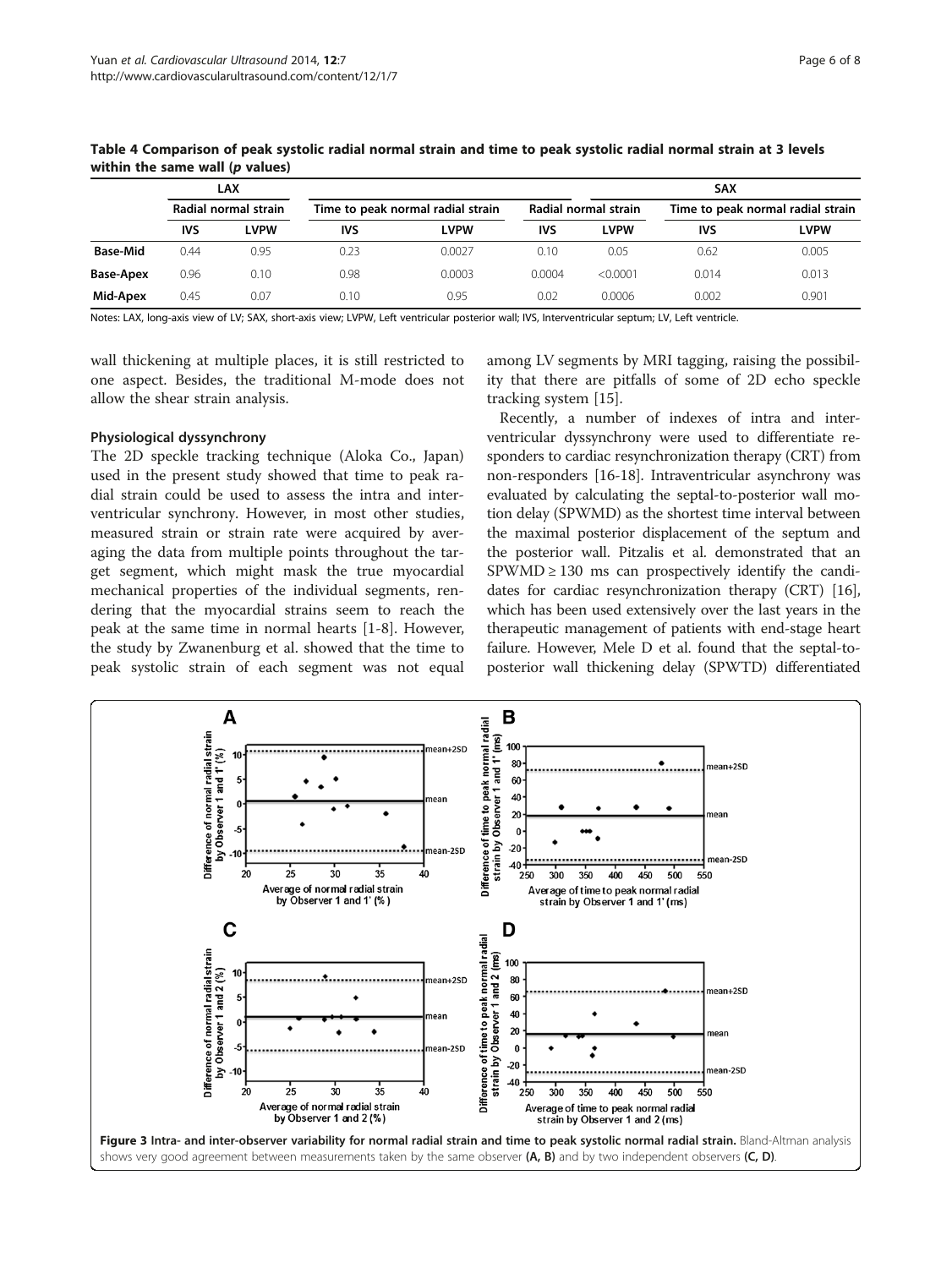<span id="page-6-0"></span>responders from non-responders to CRT with better accuracy and reproducibility compared with SPWMD. They recommended that time to maximal thickening (not just wall motion) should be measured when applying the Mmode approach for evaluation of LV dyssynchrony [[17](#page-7-0)].

Our study showed that the peak radial normal strain delayed in LVPW than in IVS even in healthy human subjects. It demonstrated that the time to peak radial normal strain was shortest at the base of IVS, and then increased progressively from the mid to the apical of IVS to the apical, mid and base of LVPW. This peak time difference may be explained by the direction of electrical conduction. Note that when employing the index of time to peak radial normal strain for patient selection and assessment of CRT. When these indexes were utilized, the presence of physiological dyssynchrony as shown in this study should be taken into consideration.

# Limitations

In this study, there is no analysis of differences at the three levels within the same wall. Instead, we focused on the comparison of the strains that occurred in different wall (IVS and LVPW) at the same LV level since the main purpose of this study was to verify the myocardial sheets theory in the human hearts. For the same reason, only two walls (IVS and LVPW) are considered in this study although this system allows the evaluation of six myocardial points from a single LV short-axis view.

There are some technical limitations. The first is that speckle tracking echocardiography is dependent on frame rates, as well as image resolution. The second is that the user interface required for the endocardial border tracing, and care must be taken to manually fine-tune the region of interest. The third is that speckle tracking echocardiography is two-dimension, out-of-plane movement and the reproducibility could also be the factors that influence the accuracy of this technique. In the present study, high frame rate was acquired and only the subjects with high quality cardiac images were adopted for analysis. Further studies with MRI validation need to be done. In addition, the present study that covered a group of young healthy subjects does not apply to the entire populations, and a separate study covered patients with heart diseases was being performed and the data were not included in the present study. In addition, the superiority of these new parameters over classic longitudinal, circumferential and radial strain in clinical practice needs to be further studied.

## **Conclusions**

The present Two-Dimensional Echocardiographic Speckle Tracking System can be used to assess cardiac mechanics from different perspectives and the data from the current study may be used as reference value. The findings of peak systolic radial normal strain of LVPW was much greater than that of IVS and occurred much later, and LVPW showed different shear strain on LV long-axis view from that of IVS, indicated that "myocardial sheets" theory also holds for intact human LV. In addition, the physiological dyssynchrony existed in healthy human subjects was quantified, which should be considered when evaluating the diseased hearts by this technique.

# Additional files

[Additional file 1:](http://www.biomedcentral.com/content/supplementary/1476-7120-12-7-S1.mov) Animation illustrating the myocardial sheets motion proposed by LeGrice et al. [\[2](#page-7-0)]. On the cross-section of LV, myocardial sheets with the width of 4 myocytes separated by cleavage planes of loose connective tissue could be identified. When myocardial cells contract, the myocardial sheets slide on each other causing shear strain. The myocardial sheets approached the LV endocardium obliquely from the apical direction, becoming nearly parallel to the endocardial surface in LVPW while, in the IVS, the sheets approached the LV endocardium rather vertically from the opposite direction. This difference in sheets orientation at end-diastole would cause difference in systolic radial strain between IVS and LVPW. Myocardial sheets slide relative to each other and change orientation from end diastole to end systole, and this sliding (shearing) motion pushes the endocardium towards the LV cavity, which is more prominent in LVPW than IVS. As a result, both radial normal strain and shear strain are significantly larger in LVPW than in IVS.

[Additional file 2:](http://www.biomedcentral.com/content/supplementary/1476-7120-12-7-S2.mov) Measurements of radial normal strain of IVS and LVPW at mid level in parasternal LV long axis view (corresponding to Figure [2\)](#page-2-0). Right panel shows radial normal strain curves for left ventricular posterior wall (LVPW) and interventricular septum (IVS). IVS strain peaks is earlier than LVPW strain, and peak strain value is about 2 times larger in LVPW than in IVS.

#### Abbreviations

LV: Left ventricular; IVS: Interventricular septum; LVPW: Left ventricular posterior wall; 2-D: Two-dimensional; LVFW: Left ventricular free walls; EF: Ejection fraction; FS: Fractional shortening; E/A: Early peak flow velocity/ atrial peak flow velocity across the transmitral valve; CRT: Cardiac resynchronization therapy; SPWMD: Septal-to-posterior wall motion delay; SPWTD: Septal-to-posterior wall thickening delay; LAX: Long-axis view of left ventricle; SAX: Short-axis view of left ventricle.

#### Competing interests

The authors declare that they have no competing interests.

#### Authors' contributions

YLJ carried out the echocardiographic data acquisition, analysis and interpretation, drafted the manuscript and gave final approval of the version to be published. TK participated in the study conception and design, analysis and interpretation of data, revising the manuscript and gave the final approval of the version to be published. UK, EA, SK, KT, SM and NR substantially contributed to analysis and interpretation of data, and gave final approval of the version to be published.

#### Acknowledgement

We acknowledged Yasuhiro Ito for his technical assistance.

#### Author details

<sup>1</sup>Department of Ultrasound Diagnostics, Tangdu Hospital, Fourth Military Medical University, Xi'an 710038, China. <sup>2</sup>Department of Laboratory Medicine, University of Tokyo Hospital, Tokyo 1138655, Japan. <sup>3</sup>Department of Cardiovascular Medicine, University of Tokyo, 7-3-1 Hongo, Bunkyo, Tokyo 113-8655, Japan.

Received: 25 August 2013 Accepted: 8 December 2013 Published: 11 February 2014